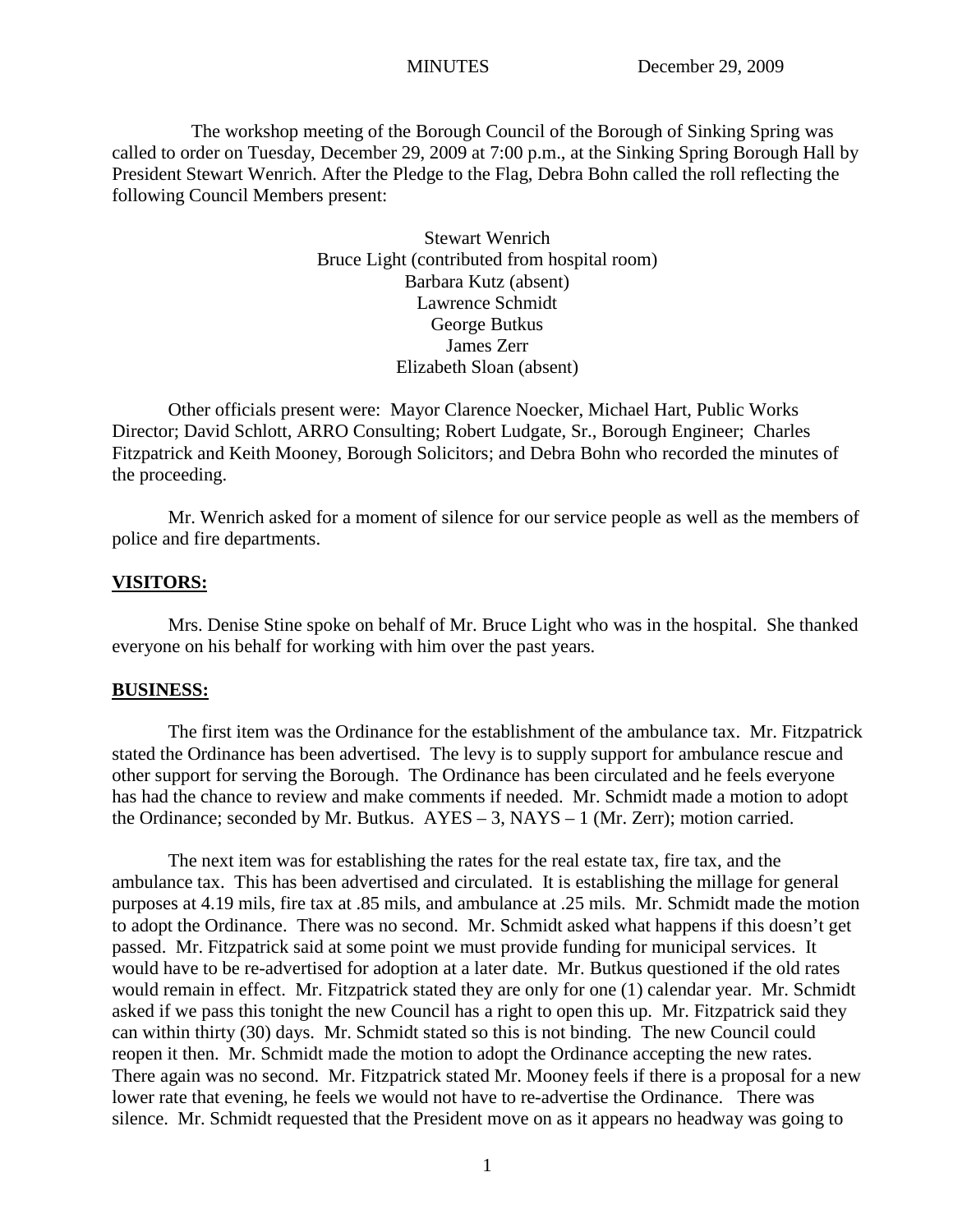be made. Mr. Wenrich asked Mr. Schmidt if he withdrew his motion to which Mr. Schmidt said he did.

The next item was paying the bills for 2009. Mr. Butkus stated he was not sure if Council wanted to do this item separately however we have the application for payment for work that is done at the sewer plant. Mr. Schlott showed something to Mr. Butkus and Mr. Butkus said he stands corrected. Mr. Butkus made a motion to pay the bills; seconded by Mr. Zerr.  $AYES - 4$ . NAYS – 0; motion carried.

Next item was the Resolution waiving the police contribution to the 2010 police pension plan. Mr. Butkus made the motion; seconded by Mr. Zerr. AYES – 4, NAYS – 0; motion carried.

Mr. Butkus stated he and Mr. Schlott had an item that urgently needed attention. The one (1) flow meter from Lower Heidelberg, as part of their duties, Miller has the meters tested and calibrated. This past week apparently while being tested it was found that it is not working correctly. The parts that are used to fix it are no longer available; it is time to replace it. From their reading of the agreement, and Mr. Schlott spoke to Mr. Fitzpatrick before the meeting, it is their responsibility to replace it. However instead of waiting six (6), seven (7), ten (10) weeks or however long it could take they are recommending that we replace it and bill them as that is 100% on them. This is part of their agreement. Mr. Butkus stated they have a quote there from Malden who does the servicing for a cost of \$3,542.00. Part of it has to be paid at the time of the order, part of it has to be paid after the first month and the last third is after the second month. Mr. Wenrich questioned where we stand on them paying us. Mr. Fitzpatrick said they paid \$76,000 representing the first two quarters and they now owe the third quarter. Also, they are still reviewing the agreement which has been in their hands since August. We have asked their Solicitor to respond to that and he has failed to do so. That is how it stands now. We have gotten significant cooperation from South Heidelberg Township. We do have an agreement with South Heidelberg Township. Mr. Butkus recommended to Council that we do this as we need accurate numbers. Mr. Schlott would not like to see this meter out of service for a long period of time. When the meter is out of service the readings would be based on estimates. Mr. Butkus made a motion to have Mr. Juzyk get in touch with Malden and get this installation done as soon as possible so we can have accurate data; seconded by Mr. Zerr. Mr. Fitzpatrick stated this is for our benefit also and really is a separate stand alone issue.  $AYES - 2$ ,  $NAYS - 2$  (Mr. Schmidt and Mr. Zerr). The Mayor voted for repairing the meter. Mr. Butkus will also make Lower Heidelberg aware of this. The motion passed.

Mr. Wenrich asked Mr. Fitzpatrick if Mrs. Shade and spoken to him earlier in the day about contacting Mr. Light for voting on the budgets. Mr. Fitzpatrick said we can contact him and he believes he was waiting to participate on the vote by telephone. Mr. Wenrich asked if Council had a problem. Mr. Schmidt stated he had no problem with that. Mr. Zerr said there are four (4) Council people there; he did not see the point of that, but he told Mr. Wenrich to do as he wants, he is the President. Mr. Wenrich then asked Mr. Butkus. Mr. Butkus said his only concern was do we have a bias as we are only calling only one (1) of the three (3) Councilpeople not there. Mr. Fitzpatrick said that he heard contact was tried to be made to the other Councilpeople and they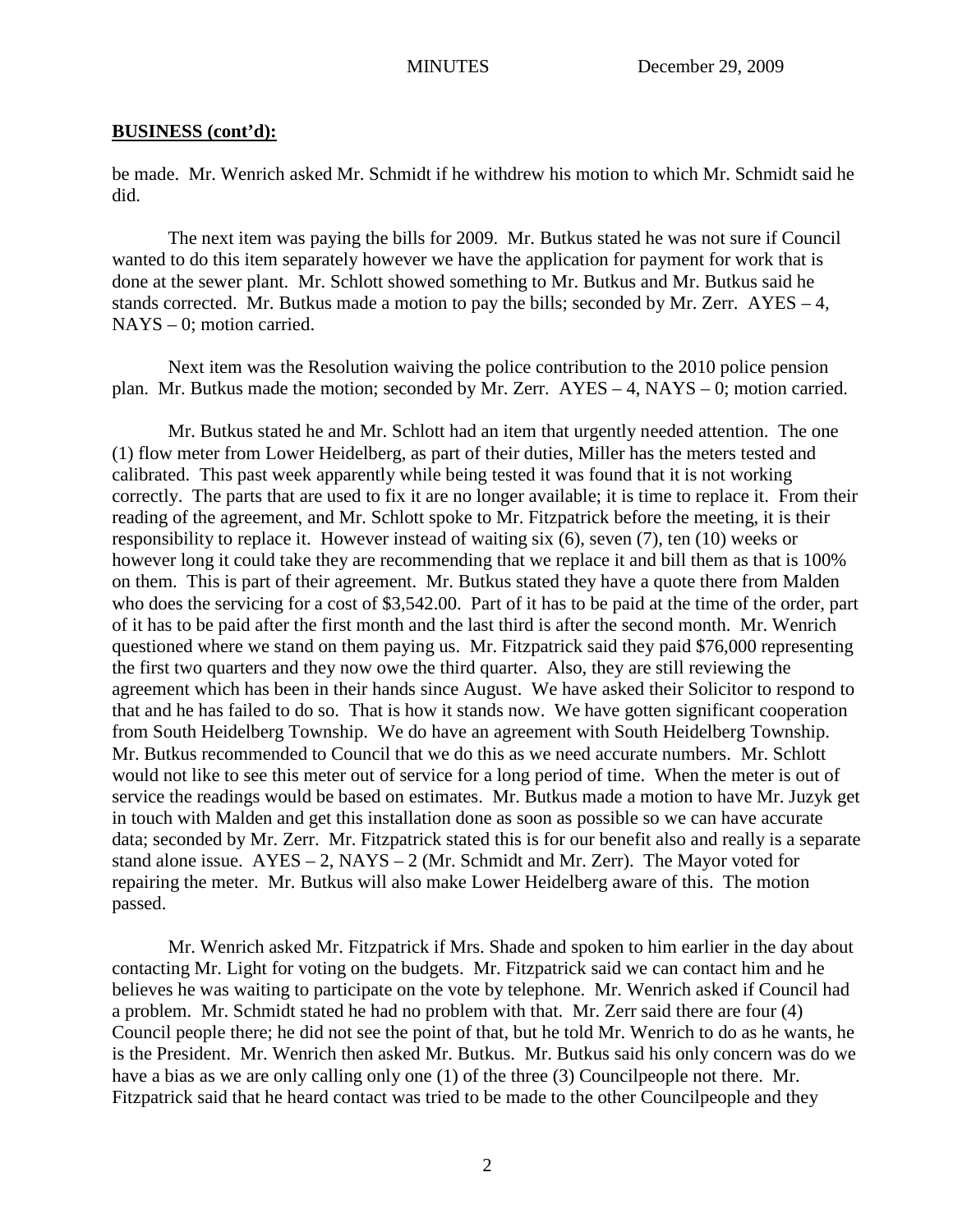could not be reached. Mrs. Bohn said that was her understanding. Mr. Fitzpatrick stated that Mrs. Kutz said she was unavailable. Mr. Wenrich said she is working. Mr. Butkus agrees with Mr. Zerr. He stated for the past (4) four years we have gone with the policy if you are here you vote. That way they are here for the entire discussion so if the public had questions for them, they were here. Mr. Schmidt said okay.

There are three (3) budgets. The General, the Sewer, and the Fire Budgets need passing. Mr. Wenrich started with the General budget. Mr. Schmidt asked if we pass the budget how do we fund it? Mr. Wenrich stated that would probably be up to the new Council. This would be decided the next Monday. Mr. Fitzpatrick stated the only way to fund it would be to pass a tax ordinance. Someone is going to have to do it at some point. Mr. Schmidt said why we are worrying about the budget if we can't fund it. Mr. Wenrich asked if we could approve it on Monday. Mr. Fitzpatrick said no; it was advertised for adoption that evening. If Council does not adopt it a new budget will need to be composed by the new Council. Mr. Schmidt questioned if we pass this budget, is this budget binding onto the new Council. Mr. Fitzpatrick stated they can open it. Mr. Butkus said if they didn't want to go with the new tax increase or changes in taxes they would have to do that. There was no motion.

The next budget was the sewer fund. Mr. Butkus made a motion to adopt the Sewer Fund Budget as was proposed; there is no projected increase in sewer rates for next year. He continued that as far as we can see there is no need for increase unless something unforeseen happens; seconded by Mr. Zerr.  $AYES - 2$ ,  $NAYS - 2$  (Mr. Schmidt and Mr. Wenrich). The Mayor voted to accept the Sewer Budget. The Sewer Budget passed.

Mr. Mooney stated with regard to the taxes and the budgets, he is not sure, but by not passing any millage rate and by not passing a General Fund Budget, if something were to happen with the new Council and neither of them got passed in time, you could be opening yourselves up personally to being surcharged. He believes the way the Borough Code is written this Council has an obligation prior to the end of the year to pass a millage and to pass a budget. He thinks they are "shalls" and not "maybes". Mr. Fitzpatrick said by passing it we remove any doubt and by adopting the budget and tax rate we remove any doubt in that regard. Any change that would be proposed could be done by the new Council after the first of the year. Mr. Fitzpatrick stated that it might be the appropriate thing to do. They should adopt the proposed figures as they were put forth by the budget committee and if there isn't an adoption he doesn't want to see anyone exposed to potential liability especially when it can be redone after the first of the year. Mr. Wenrich stated his hands are tied. Mr. Schmidt stated that Mr. Zerr and Mr. Butkus are carrying the votes. Mr. Fitzpatrick stated that Mr. Schmidt withdrew is motion. Mr. Schmidt said what is the use to make the motion they won't pass it? Mayor Noecker stated since Mr. Fitzpatrick and Mr. Mooney made that explanation perhaps things would change. Mr. Schmidt stated do you think so. They did look up in the Borough Code and it is a "shall". Mr. Zerr made a motion to set the millage rate at 3.49 for real estate, drop the ambulance tax, and keep the fire tax as is. Mr. Butkus said that would reflect a half mil increase for the General Fund as opposed to a full mil which was proposed in the draft Ordinance. Mr. Zerr said if the new Council wants to change it then so be it. Mr. Butkus made the second.  $AYES - 4$ ,  $NAYS - 0$ ; motion carried. Mr. Fitzpatrick stated he does not believe that a budget could be passed because the budget is calling for a budgeted ambulance tax. Mr. Butkus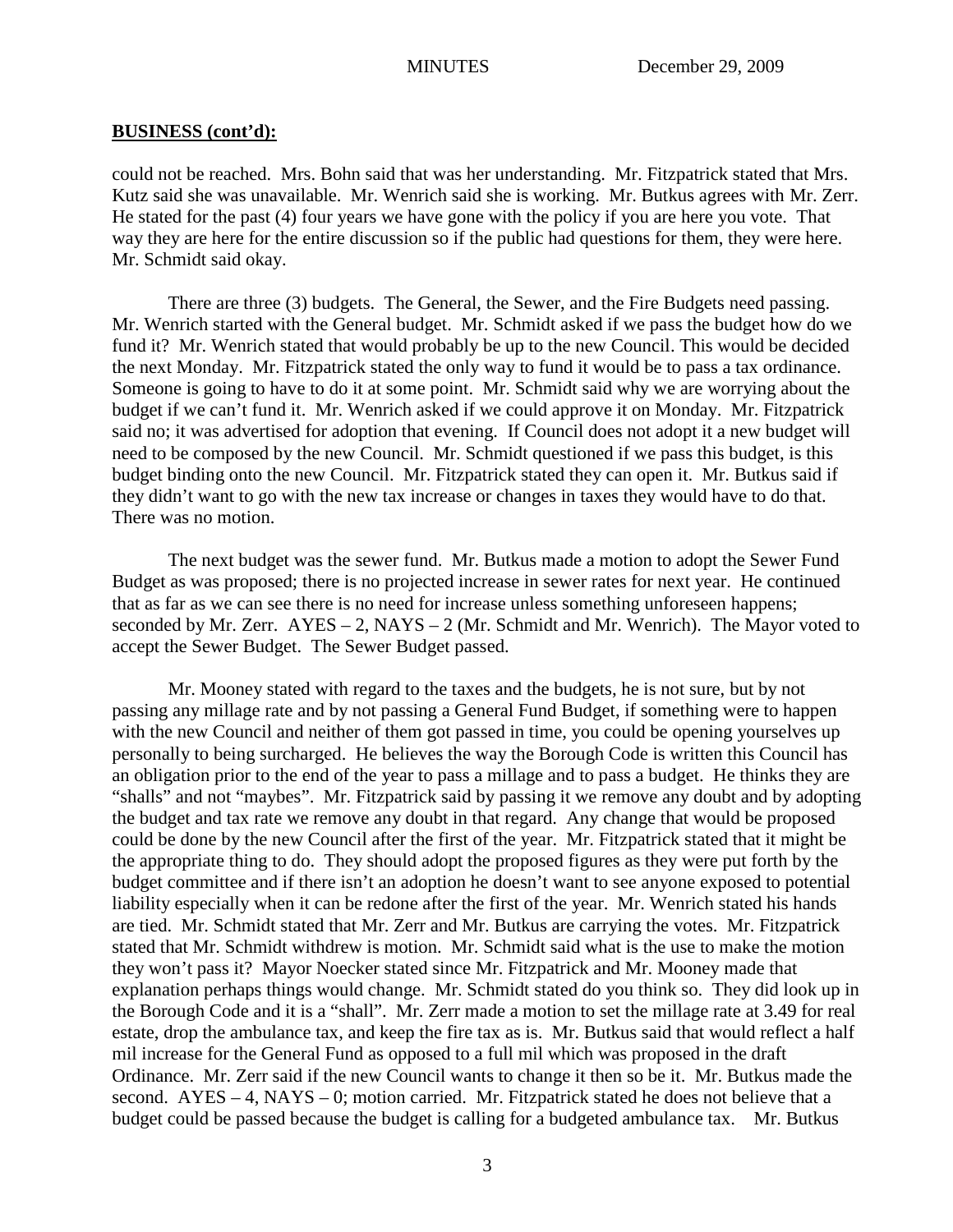stated we would have to amend the budget to include that. Mr. Schmidt feels we shouldn't do that without a full quorum. Mr. Schmidt said you are the one who keeps talking we should have everyone here. Mr. Butkus said we do have a quorum. Mr. Schmidt said yes, but we don't have everyone to here to talk about it. Mr. Schmidt stated you are the one that keeps bringing it up; everyone should be here. Mr. Butkus agrees everyone should be there but. Mr. Schmidt said we shouldn't do anything. Let's leave it the way it is and let the new Council open it if they so choose. Mr. Schmidt stated Mr. Zerr is against it because of the ambulance tax to which Mr. Zerr said exactly. Mr. Schmidt said you aren't against the General Budget you are against the ambulance tax. Again, Mr. Zerr stated exactly. Mr. Schmidt said he has no problem with that and he can certainly do that but let's do this right. We are sitting here splitting hairs over whether we are going to second this or not. We know the new Council will open this budget. Mr. Butkus said do we? Mr. Schmidt said I can't believe they wouldn't; he would if he were them. He would want to open it and place numbers into place that he could work with. Mr. Schmidt said do what you will. Mr. Butkus said since we haven't done anything with the fire tax do we want to pass that fire budget. Mr. Butkus made a motion to pass the fire budget as it was advertised and proposed and as the tax was called for; seconded by Mr. Zerr. AYES – 4, NAYS – 0; motion carried. Mr. Fitzpatrick said again there are some legal issues if Council does not adopt a budget. Mr. Butkus questioned if we could enact a budget with less income then the budget calls for. Mr. Wenrich stated the budget can be amended at any time. Mr. Butkus said if we bought everything that we have budgeted for we would have spent more than the income we budgeted for. Mr. Butkus said this means that you are budgeting a deficit that does not mean you are necessarily going to incur the deficit. Mr. Fitzpatrick said correct. Mr. Fitzpatrick said you really need to pass a budget. Mr. Schmidt stated "sue me, I am leaving." Mr. Fitzpatrick stated we now don't have a quorum. Mr. Butkus said based on that he was going to recommend that we pass the budgets as proposed even though the new Council could change both or either or at least the General Fund. Mr. Fitzpatrick said it now is the hands of the new Council. Mr. Wenrich suggested we call Mr. Bruce Light now. He would like to really come out of this meeting with a budget. He gave Mr. Butkus his word, when the new Council comes in "we will open the budget." Mr. Butkus questioned Mr. Fitzpatrick if legally have that option. Mr. Fitzpatrick said we can. Mr. Mooney said as long as he can hear and be heard he is considered present. Mrs. Bohn called Mr. Light. Mr. Butkus and Mr. Zerr don't like doing this, but Mr. Zerr stated we don't have much of a choice. Mr. Light answered the phone. Mr. Fitzpatrick told Mr. Light that they have gotten to the point of reviewing the budget. His presence by telephone is necessary to constitute a quorum. We need to vote on the budget. The General Budget has been advertised and it called for a enacting a real estate tax increase in the amount of 4.19 mils, a fire tax of .85 mils, and an ambulance tax of .25 mils. There has been discussion about amending the millage. Mr. Light thought the mil increase was one (1) mil. Mr. Fitzpatrick said there was a change and the proposed amount was for 5/10 of a mil. Mr. Butkus said technically we need a vote on the budget. A discussion ensued. We are looking for the passage of a budget that would call for spending greater than funds that would be available as a result of enacting a tax ordinance. Mr. Fitzpatrick stated we would have a shortfall in the budget. There was a question if this was the tax rate he voted on prior to which Mr. Mooney said no; this was a lower tax rate. Mr. Wenrich said this has nothing to do with the tax rate; this is only the approval of the General Fund budget. Mr. Light made a motion to approve the General Fund budget as it stands now. There was no second. Mr. Wenrich stated we are at a standstill; he can't get a second on that motion. He thanked Mr. Light for his time and hope he feels better. Mr. Fitzpatrick stated we don't have a quorum to take